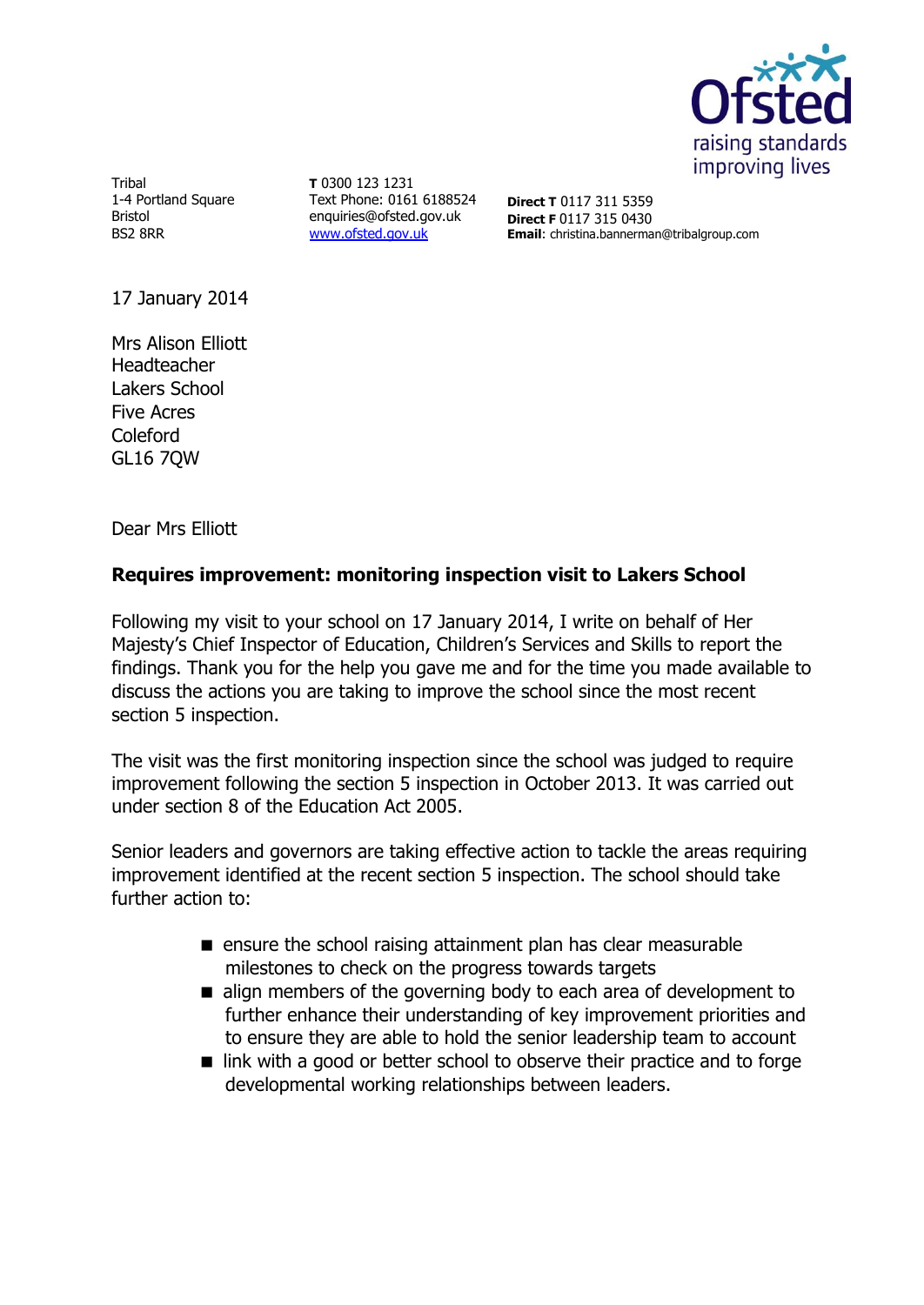

## **Evidence**

During the visit, meetings were held with you, other senior leaders, members of the governing body, learning progress leaders and a representative of the local authority to discuss the action taken since the last inspection. The school raising attainment plan was evaluated.

# **Context**

The school has a newly federated governing body that are also responsible for a local primary school. There are some staffing issues in the English team, which you are devoting a significant amount of time to resolving.

#### **Main findings**

You have made a good start in addressing the areas for improvement identified at your recent inspection. The main focus is, rightly, on developing aspects of teaching to ensure that teaching is consistently good and better.

A review of the quality of teaching and of all policies has been conducted. As part of this, you have carried out joint lessons observations with leaders who are responsible for subjects. This has enabled you to quality assure these leaders' judgement on the quality of teaching. They have then conducted lesson observations on all of their team members, so that the school has a clear overview of the quality of teaching. You also used these observations to specifically focus on the quality of questioning and student engagement, which were areas identified in need of development at the previous inspection.

Regular scrutinies of work are being conducted by all staff. This is to enable staff to look at each other's practice and to identify the most effective strategies particularly with regards to marking. As a result, a new marking policy has been implemented. This now gives students opportunities to respond to teachers' marking so that they can demonstrate that they understand how to improve their work. Although this initiative has only recently been implemented, your evidence suggests it is being consistently applied across the school and the impact of this will be analysed in due course.

The most effective leaders of teams are being utilised to support other teams. This is beginning to have a positive impact as good practice is shared amongst others, in particular by enabling teachers to share their thoughts and ideas on teaching ideas and to reflect on their practice objectively and identify areas to improve.

Data is now being used effectively to raise aspirations by setting students targets that are based on their results obtained prior to entry into Year 7 and reflect them